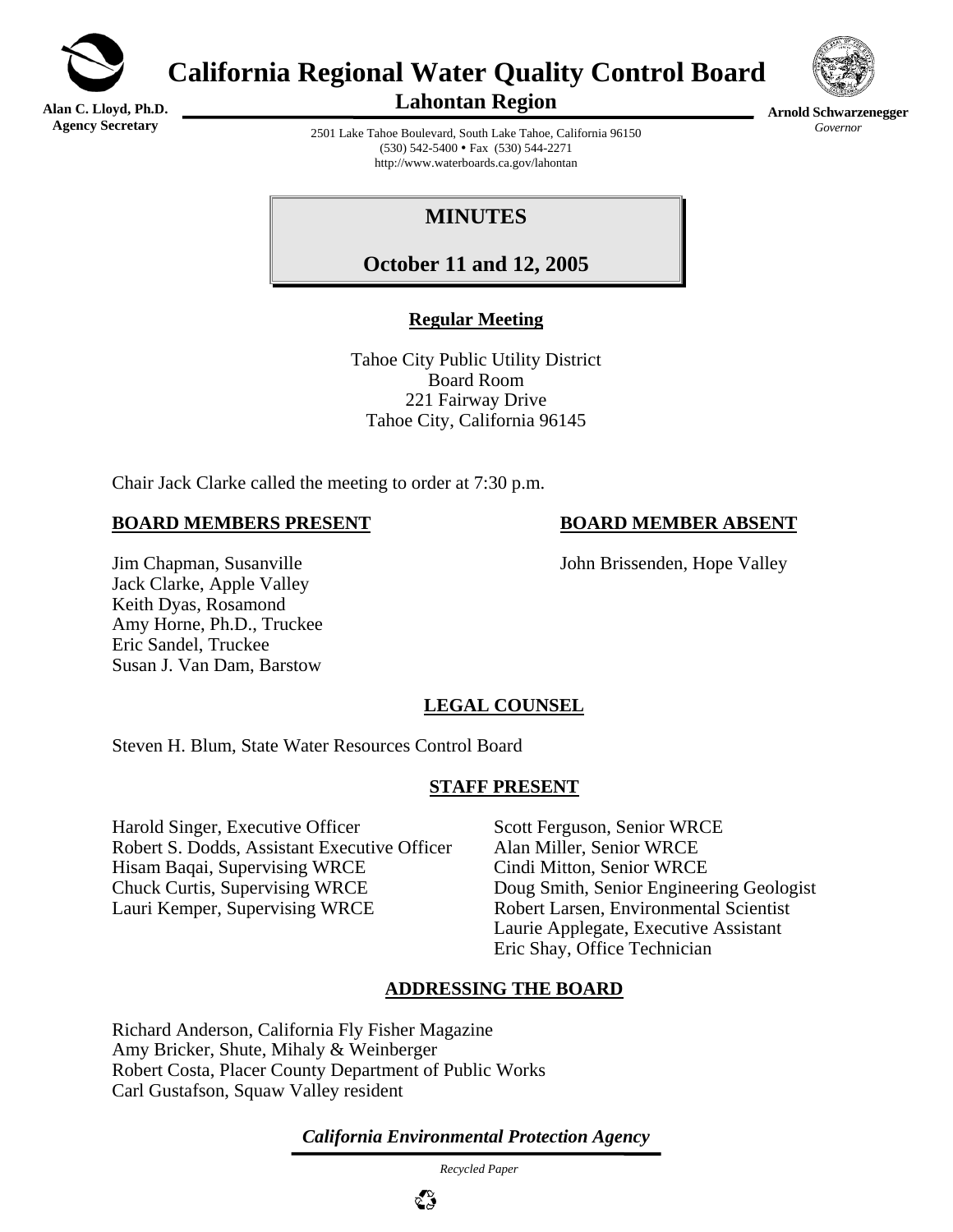Jared Ikeda Lori James, Los Angeles County Sanitation Districts Matt Kowta, Bay Area Economics Tom Mooers, Sierra Watch Eugene B. Nebeker, Ph.D., Nebeker Ranch Stephanie Olivieri, Mountain Area Preservation Foundation Ron Parr, Lanny Winberry and Lori A. Carpenter, representing DMB Highlands Group Catherine Parsons, League to Save Lake Tahoe Bob Slater, El Dorado County Lisa Wallace, Truckee River Watershed Council

## **1. PUBLIC FORUM**

 Carl Gustafson, Squaw Valley resident, expressed concern regarding the diversion of water from Squaw Creek. He handed out three items: a copy of a July 26, 2002 press release by Squaw Valley Public Service District regarding development impacts on Squaw Valley water; a copy of the August 30, 2005 minutes of the Squaw Valley Public Service District; and a map showing the location of two water wells in close proximity to the existing creek channel. Mr. Gustafson asked the Regional Board to determine if the wells are diverting water from the creek.

Steven Blum explained that the Regional Board has no jurisdiction to regulate pumping, issues of flow, or water rights. He noted Mr. Gustafson could file a complaint with the State Water Resources Control Board.

Harold Singer noted that the local water purveyors are conducting a study to look at well pumping and flow rates in the streams and springs. Regional Board staff will receive a copy of the results of the study. If the results indicate beneficial uses are being impacted, Mr. Singer will ask the Regional Board to file a formal complaint with the State Water Resources Control Board. Mr. Singer assured Mr. Gustafson that Regional Board staff is following the matter closely.

- Lisa Wallace, Truckee River Watershed Council, noted that Sunday, October 16, is the 10<sup>th</sup> anniversary of Truckee River Day. Ms. Wallace invited Board members in the area to attend the event.
- Lori James, Los Angeles County Sanitation Districts, gave a status report regarding projects in Sanitation Districts 14 (Lancaster) and 20 (Palmdale).
- Eugene B. Nebeker, Ph.D., discussed two handouts: A letter dated October 10, 2005 from Dr. Nebeker to Mr. Singer responding to comments made by Dr. Horne at the September 2005 Regional Board meeting; and a copy of a staff summary sheet for Item 9 (Status Report/LACSD Palmdale) of the Board's September 2005 meeting in Victorville, California. Dr. Nebeker took issue with comments made by staff on page 4, paragraph 2 of the summary sheet and asked Mr. Singer to clarify the record.

*California Environmental Protection Agency*

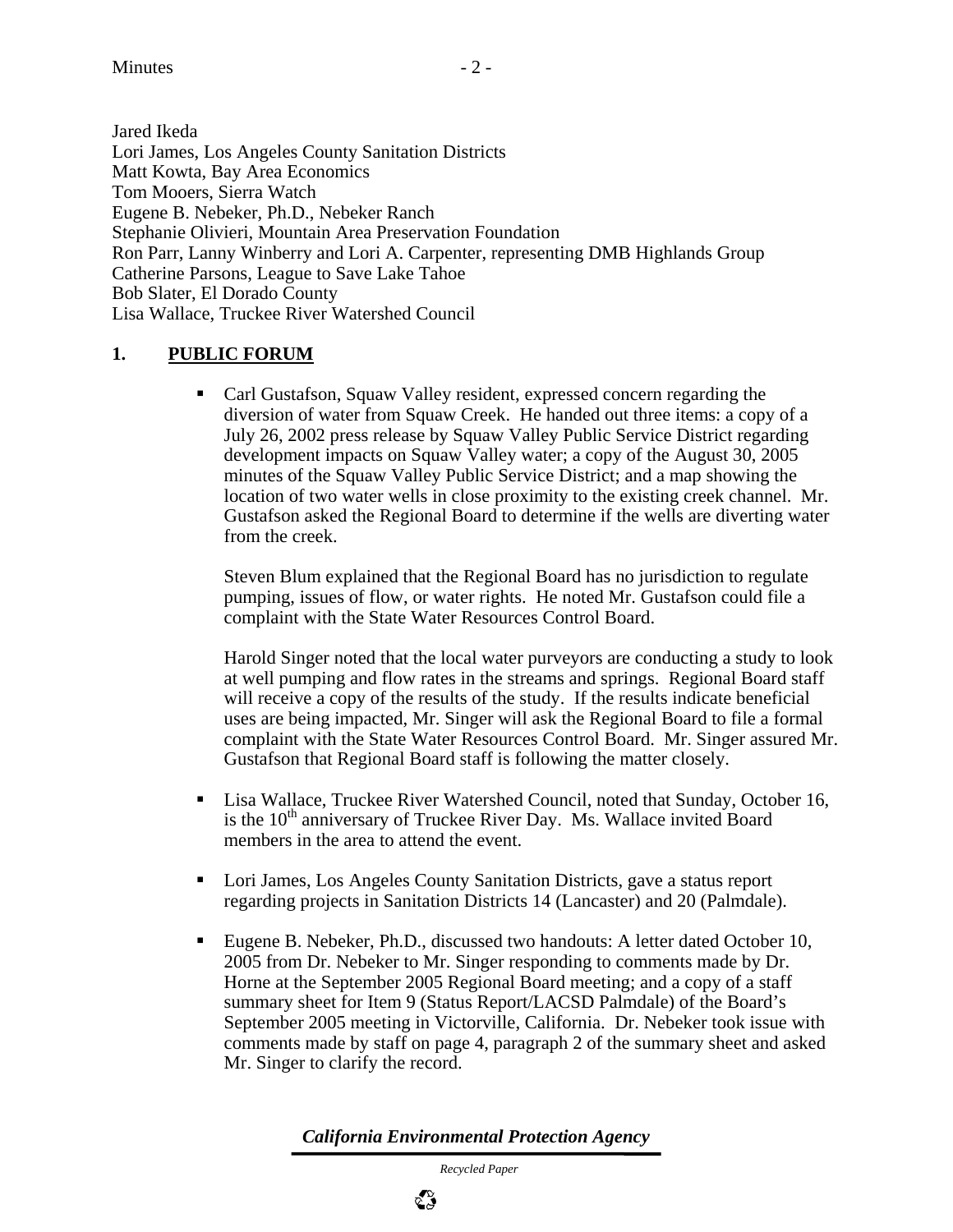### **OTHER BUSINESS**

#### **2. Minutes of the Regular Meeting of September 14, 2005 in Victorville, California**

• **Motion:** Moved by Dr. Horne, seconded by Mr. Sandel and **unanimously carried** to adopt the September 14, 2005 minutes as proposed. Note: Mr. Clarke and Mr. Chapman abstained.

### **3. ADOPTION OF UNCONTESTED CALENDAR**

Item 4 was considered on the uncontested calendar.

• **Motion:** Moved by Dr. Horne, seconded by Mr. Sandel and **unanimously carried** to adopt Item 4 on the uncontested calendar.

### **RESCISSION OF WASTE DISCHARGE REQUIREMENTS**

### **4. Susanville Forest Products (Board Order No. 6-91-16), Lassen County**

(See Item 3 for Board action.)

### **OTHER BUSINESS**

#### **5. DMB Highlands Group, LLC; Siller Ranch Development, Exemption to a Waste Discharge Prohibition Contained in the Water Quality Control Plan for the Lahontan Region,** Placer County

Harold Singer discussed the issues before the Board. He noted Regional Board staff would not make a recommendation during the staff presentation but would provide options available to the Board. He commented that the Board might want to postpone a decision and ask the interested parties to submit briefs on primary issues. He also noted additional water quality information related to the watershed might be available in a few months to aid the Board in their decision.

Scott Ferguson gave the staff presentation. Mr. Ferguson, Mr. Singer and Mr. Blum answered questions from the Board.

Addressing the Board: Ron Parr, DMB Highlands Group; Lanny Winberry, attorney representing DMB Highlands Group; Lori Carpenter, Huffman & Carpenter; Amy Bricker, attorney with Shute, Mihaly & Weinberger; Jared Ikeda, Planner/Landscape Architect; Matt Kowta, Bay Area Economics; Tom Mooers, Executive Director, Sierra Watch; Catherine Parsons, League to Save Lake Tahoe; Richard Anderson, California Fly Fisher Magazine; and Stephanie Olivieri, Mountain Area Preservation Foundation.

• **Motion:** Moved by Dr. Horne and seconded by Ms. Van Dam to continue the item to a future meeting.

Discussion – Board members asked the parties and Board staff to provide additional information and legal analyses in the form of short briefs on the following:

*California Environmental Protection Agency*

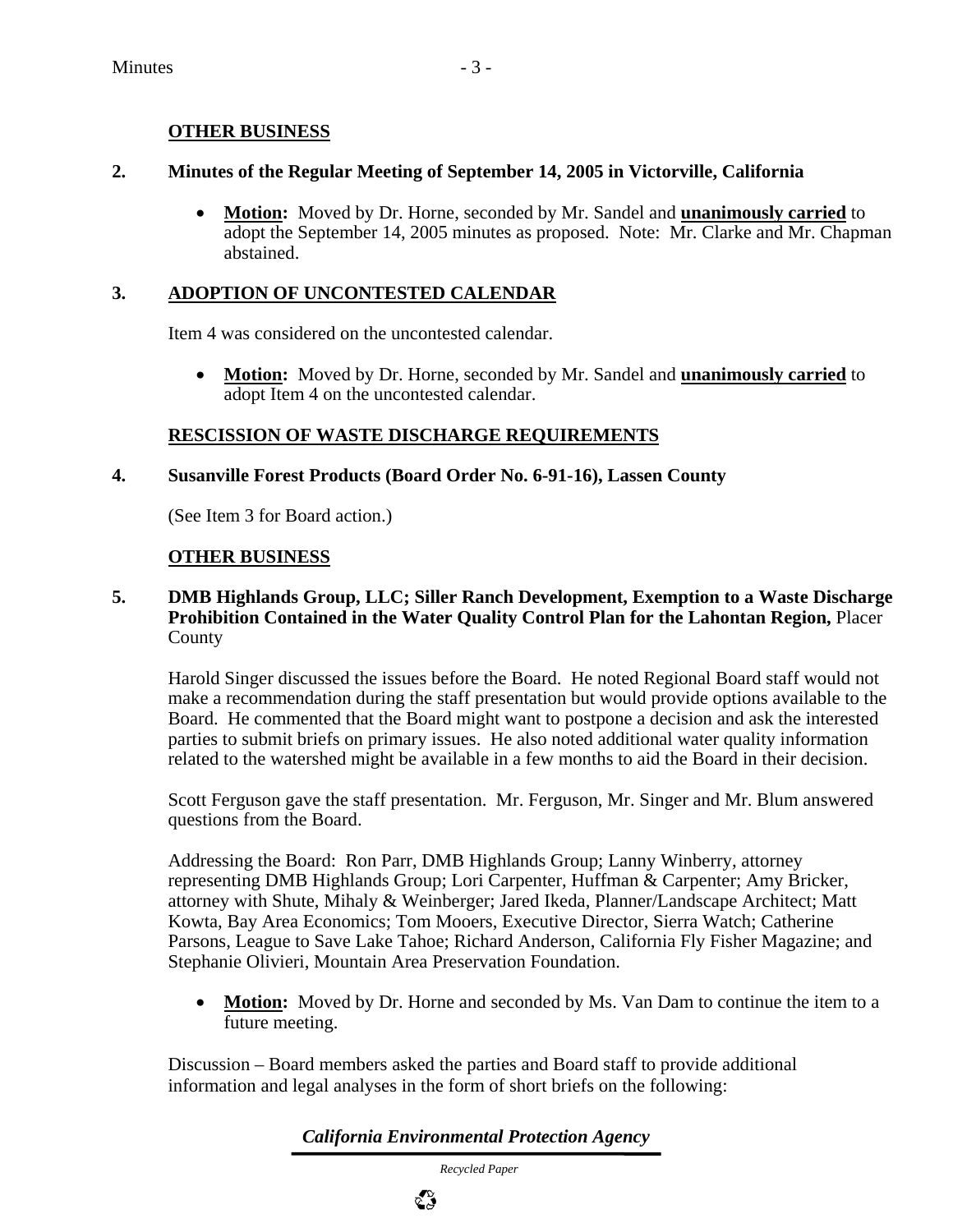- 1. Information on the context of terms used in the Basin Plan when it was adopted.
- 2. How have courts and administrative bodies defined "public, community, neighborhood, and significant number of persons"?
- 3. Further information on the economic analyses of the project and the alternatives suggested in the testimony.
- 4. The basis for Placer County's requirement for the perimeter trail and how this might relate to the trails within the project area.
- 5. Criteria and process to designate Placer County a Phase II municipality under the Clean Water Act storm water program.
- 6. More information on the various best management practices that were considered but not included in the project and reasons why they were not included.
- 7. Administrative or court decisions or other information on the viability of a homeowners association or golf course being responsible for performing the monitoring, who would be the party or parties that would be named in the permit for this obligation and their successors should the entity dissolve?
	- **Amended Motion:** Moved by Dr. Horne and seconded by Ms. Van Dam **and unanimously carried** to continue the item to a future meeting and to direct the parties and staff to brief the Board on issues of concern discussed by the Board.

The evening session adjourned at 11:40 p.m.

### **Regular Meeting, Continued 8:30 a.m., October 12, 2005**

Chair Jack Clarke called the meeting to order at 8:30 a.m. Board members present: Jim Chapman, Keith Dyas, Amy Horne, Ph.D., Eric Sandel and Susan Van Dam. Board member absent: John Brissenden.

### **NPDES PERMIT**

### **9. Lake Tahoe Municipal NPDES Permit Renewal** (El Dorado and Placer Counties)

Robert Larsen gave the staff presentation. He discussed provisions of the updated permit, comments received and staff's response to comments. He answered questions from the Board and asked the Board to adopt the permit as proposed.

Harold Singer noted the California Department of Transportation submitted comments electronically on October 6, 2005. The Department did not meet the 10-day timeframe for submittal of comments to the Board. Mr. Singer noted the Department is not a party to the permit. Following discussion, it was the consensus of the Board to not accept the Department's comments into the record. The Board directed staff to advise the Department that the comments were not accepted because they did not meet the Board's 10-day submittal policy.

• **Motion:** Moved by Mr. Sandel and seconded by Mr. Dyas to adopt the permit as proposed by staff. The motion and second were withdrawn to allow further discussion.

## *California Environmental Protection Agency*

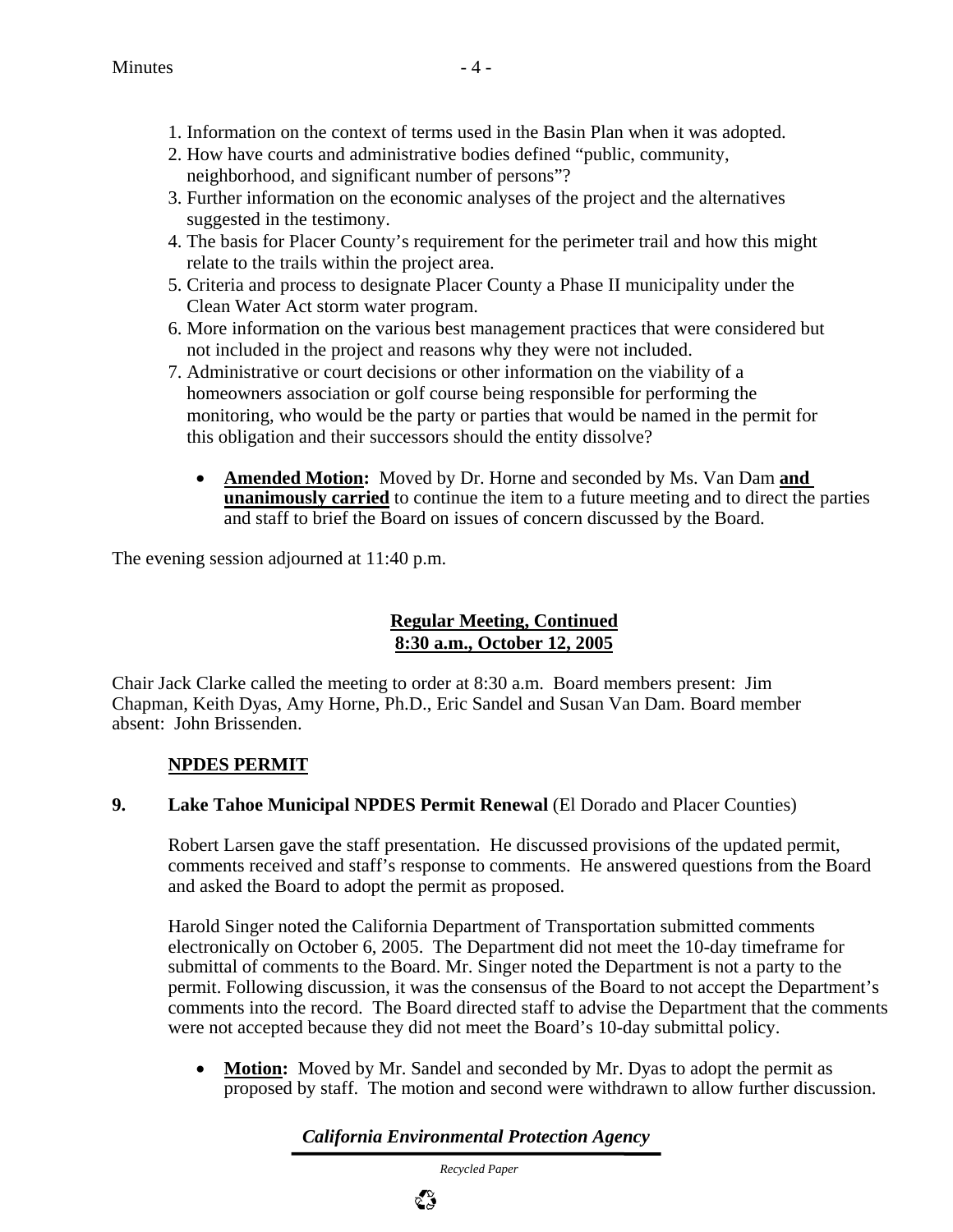Robert Costa, Placer County Department of Public Works, outlined the County's concerns with the permit and asked the Board to continue the item for a minimum of six months.

Board members discussed Mr. Costa's request.

• **Motion:** Moved by Mr. Sandel and seconded by Mr. Dyas to continue consideration of the item to the next meeting in the northern portion of the Region. The motion and second were withdrawn to allow further discussion.

Robert Costa, Placer County and Bob Slater, El Dorado County provided further detail on their respective agencies concerns with the permit and answered questions from the Board.

• **Motion:** Following discussion, it was moved by Mr. Sandel and seconded by Dr. Horne to adopt the permit as proposed by staff. Voting yes: Mr. Clarke, Mr. Dyas, Dr. Horne, Mr. Sandel and Ms. Van Dam. Voting no: Mr. Chapman. **- Motion carried.** 

#### **ENFORCEMENT ACTIONS**

**10. Public Hearing – Consideration of an Administrative Civil Liability Order for the California Department of Fish and Game (Hot Creek Hatchery) for Violation of National Pollutant Discharge Elimination System Permit (NPDES Permit), Waste Discharge Requirements (6-99-55),** Mono County

Chair Clarke opened the public hearing.

Harold Singer noted staff recently received a request from the Department of Fish and Game asking the Board to consider a supplemental environmental project in lieu of assessing a penalty. Staff has not fully reviewed the request. For the Board to consider the Department's request, the matter must be publicly noticed for 30 days. Mr. Singer suggested the Board continue the hearing to a future meeting to allow adequate time for staff to review the request and to publicly notice the hearing.

It was the consensus of the Board to continue the public hearing to a future meeting.

#### **11. Public Hearing – Consideration of an Administrative Civil Liability Order for Alpers Trout Hatchery for Violation of National Pollutant Discharge Elimination System Permit (NPDES Permit), Waste Discharge Requirements (6-00-59),** Mono County

Chair Clarke opened the public hearing.

Harold Singer noted staff recently received a request from Mr. Alpers asking the Board to consider a supplemental environmental project in lieu of assessing a penalty. Staff has not fully reviewed the request. For the Board to consider Mr. Alpers' request, the matter must be publicly noticed for 30 days. Mr. Singer suggested the Board continue the hearing to a future meeting to allow adequate time for staff to review the request and to publicly notice the hearing.

It was the consensus of the Board to continue the public hearing to a future meeting.

*California Environmental Protection Agency*

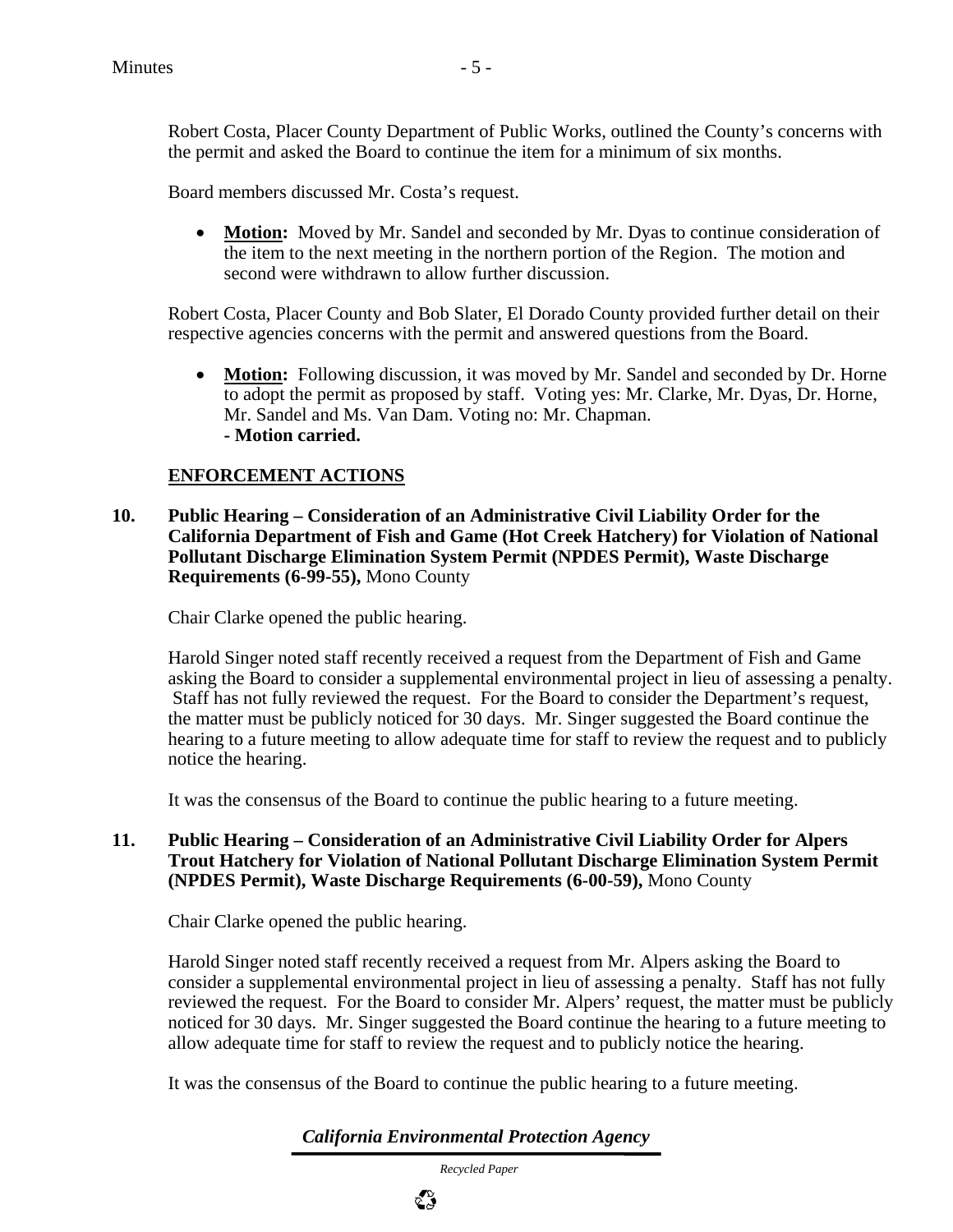#### **OTHER BUSINESS**

#### **6. Executive Officer's Report**

Harold Singer discussed Items 11 and 12 of the written report.

#### **8. CLOSED SESSION**

Board members met in closed session on October 12, 2005 from 10:35 a.m. to 10:50 a.m. to discuss items m and n. **Authority**: Government Code Section 11126(e).

The Board reconvened in open session at 10:51 a.m.

#### **OTHER BUSINESS**

#### **6. Executive Officer's Report, Continued**

Mr. Singer discussed Items 1-7 of the written report. Mr. Chapman recused himself from any future involvement related to Item 1 of the Executive Officer's Report (Unauthorized Dam-Building Near Susanville by Landowner, Everd McCain).

Mr. Singer discussed issues related to PG&E in Hinkley. Regional Board staff will be conducting a public workshop in Hinkley. The workshop is tentatively scheduled for early November. Board members will be notified of the workshop date and handouts will be shared with the Board.

Mr. Singer handed out a copy of the Fall 2005 newsletter produced by the Water Education Foundation.

Mr. Singer discussed logistics for the November 2005 meeting and the 2006 Board meeting schedule. The Board will continue to meet the second Wednesday/Thursday of the month.

#### **7. Reports by Chair and Board Members**

Jim Chapman asked staff to include information regarding the legal implications of the perimeter trail mandated by Placer County for public access versus the trail within the Siller Ranch project development when preparing the future Board briefings for the Siller Ranch item.

Eric Sandel thanked staff for the preparation and presentation of information regarding Siller Ranch.

Keith Dyas thanked the Tahoe City Public Utility District for the use of the Board Room.

*California Environmental Protection Agency*